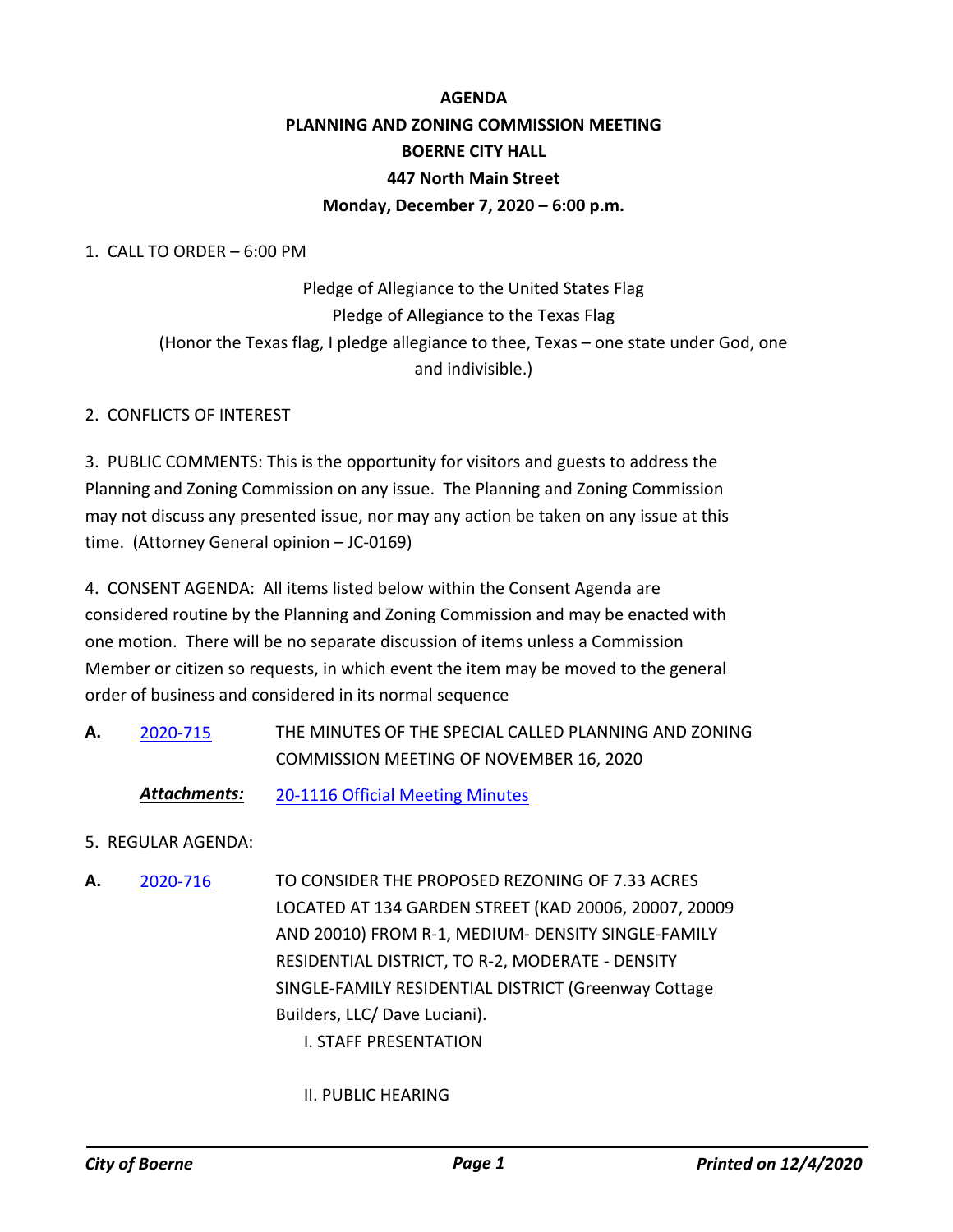#### III. MAKE RECOMMENDATION

[Summary - 134 Garden Street](http://boerne.legistar.com/gateway.aspx?M=F&ID=25950626-cbac-4e25-bc65-e90de14604f0.docx) [Att 1 - Location Map](http://boerne.legistar.com/gateway.aspx?M=F&ID=76a17901-4000-4d10-88bd-de2db182b896.pdf) [Att 2 - Aerial Map](http://boerne.legistar.com/gateway.aspx?M=F&ID=a509577f-2e25-4a2f-8f02-affb4b0741ee.pdf) [Att 3 - Current Zoning](http://boerne.legistar.com/gateway.aspx?M=F&ID=70d4ae45-1165-49fe-af42-db6a29916637.pdf) [Att 4 - Proposed Zoning](http://boerne.legistar.com/gateway.aspx?M=F&ID=6db044ce-5e5b-42bc-8e33-a87179f3bb7b.pdf) [Att 5 - Future Land Use Map](http://boerne.legistar.com/gateway.aspx?M=F&ID=49a6c4d0-b17c-4fff-91ed-57e16a3e26dc.pdf) [Att 6 - Proposed Development](http://boerne.legistar.com/gateway.aspx?M=F&ID=cfe18a3f-4671-46bf-88fe-ef06fe8e0b51.pdf) [Att 7 -Response Letters](http://boerne.legistar.com/gateway.aspx?M=F&ID=d9d1124b-caa0-42b0-a966-512962974d8c.pdf) *Attachments:*

TO CONSIDER PERMANENT ZONING OF 8.5345 ACRES LOCATED AT 103 OLD SAN ANTONIO ROAD (KAD 38831) FROM R-A, RESIDENTIAL AGRICULTURAL, TO R-4, MULTIFAMILY RESIDENTIAL DISTRICT (William G. Graham, Fraser H. Graham, John J. Laroche). **B.** [2020-717](http://boerne.legistar.com/gateway.aspx?m=l&id=/matter.aspx?key=5632)

- I. STAFF PRESENTATION
- II. PUBLIC HEARING
- [Summary 103 Old San Antonio Road](http://boerne.legistar.com/gateway.aspx?M=F&ID=d9cfc8d7-f19b-4f80-8771-00fcc46e2889.docx) [Att 1 - Location Map](http://boerne.legistar.com/gateway.aspx?M=F&ID=b4f9d0ff-a982-4cdf-889a-b12f282f4c0c.pdf) *Attachments:*
	- [Att 2 Aerial Map](http://boerne.legistar.com/gateway.aspx?M=F&ID=348e6f2e-ce5a-4313-8a41-3fd81da73a99.pdf)
	- [Att 3 Current Zoning](http://boerne.legistar.com/gateway.aspx?M=F&ID=8cd99d90-5d9e-489d-9eec-d630464d345a.pdf)
	- [Att 4 Proposed Zoning](http://boerne.legistar.com/gateway.aspx?M=F&ID=14370960-f781-41c6-8310-604e33f8bc71.pdf)
	- [Att 5 Future Land Use Map](http://boerne.legistar.com/gateway.aspx?M=F&ID=380f4545-8bc5-478a-bd9e-53897004ebc8.pdf)
	- [Att 6 Cibolo Preserve-Zoning Opposition Statement](http://boerne.legistar.com/gateway.aspx?M=F&ID=56a695de-4b8b-4ecc-80d8-d2e5b7c4ea4f.pdf)
- CONDITIONAL APPROVAL FOR THE FINAL PLAT FOR SOUTHGLEN PHASE 11B, 8.29 ACRES, 35 RESIDENTIAL LOTS, 2 OPEN SPACE LOTS, AND 1.77 ACRES OF RIGHT-OF-WAY (KAD NO. 288671 AND 302047) AS IS PROVIDED BY ARTICLE 2, SECTION 2.04.001B OF THE SUBDIVISION ORDINANCE. **C.** [2020-718](http://boerne.legistar.com/gateway.aspx?m=l&id=/matter.aspx?key=5633)
	- [AIS Southglen 11B Final Plat](http://boerne.legistar.com/gateway.aspx?M=F&ID=bf52f411-d798-4b16-8e43-89e1b45d9e7d.docx) [Att 1 - Location Map](http://boerne.legistar.com/gateway.aspx?M=F&ID=057fac4d-f769-430e-927b-5869832293cc.pdf) [Att 2 - Aerial Map](http://boerne.legistar.com/gateway.aspx?M=F&ID=b32b41cd-1e37-45cb-a184-45e20ea9187e.pdf) [Att 3 - Southglen Phase 11B Final Plat](http://boerne.legistar.com/gateway.aspx?M=F&ID=f7708527-b9d5-4072-a429-94e15dab0050.pdf) [Att 4 - Southglen Master Plan 2018](http://boerne.legistar.com/gateway.aspx?M=F&ID=bdb36ba6-481d-490b-8f4c-cb3fb3258c94.pdf) *Attachments:*
- **D.** [2020-719](http://boerne.legistar.com/gateway.aspx?m=l&id=/matter.aspx?key=5634) CONSIDER THE PRELIMINARY PLAT FOR FREYSTADT, 1.546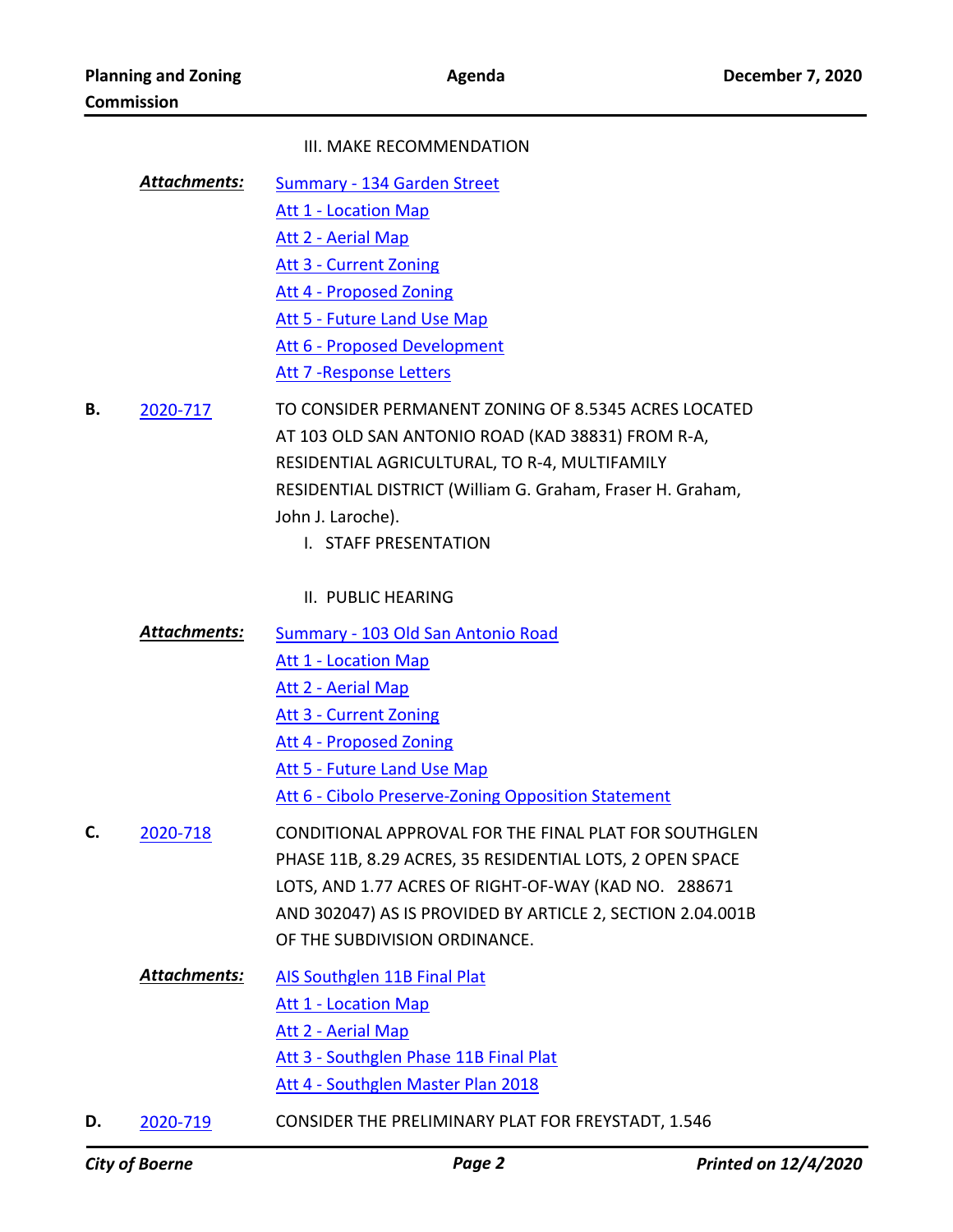|                     |                     | ACRES, 2 NONRESIDENTIAL LOTS AND 0.038 ACRES OF<br>RIGHT-OF-WAY (KAD NO. 18975) LOCATED AT 614 FREY STREET.<br>TAKE NECESSARY ACTION.                                                                 |
|---------------------|---------------------|-------------------------------------------------------------------------------------------------------------------------------------------------------------------------------------------------------|
|                     | <b>Attachments:</b> | <b>AIS Freystadt Prelim Plat</b><br><b>Att 1 - Location Map</b><br>Att 2 - Aerial Map<br>Att 3 - Freystadt Prelim Plat 20201124                                                                       |
| Ε.                  | 2020-720            | CONSIDER THE PRELIMINARY PLAT FOR REGENT PARK UNIT 8,<br>16.950 ACRES, 44 RESIDENTIAL LOTS, 1 OPEN SPACE LOT, AND<br>5.915 ACRES OF RIGHT-OF-WAY (KAD NO. 291871). TAKE<br>NECESSARY ACTION.          |
|                     | <b>Attachments:</b> | <b>AIS Regent Park Unit 8 Prelim Plat</b><br><b>Att 1 - Location Map</b><br><b>Att 2 Aerial Map</b><br>Att 3 - Regent Park Unit 8 Prelim Plat<br>Att 4 - Regent Park Master Plan May0117              |
| 6. DISCUSSION ITEM: |                     |                                                                                                                                                                                                       |
| А.                  | 2020-721            | NEW ZONING MAP AND OVERLAY DISTRICTS AS PART OF THE<br>UDC.                                                                                                                                           |
|                     | <b>Attachments:</b> | <b>Summary</b><br>Att Item A - Boerne Zoning Map                                                                                                                                                      |
| в.                  | 2020-722            | BRIEFING BY JEFF CARROLL REGARDING TRAFFIC IMPACT<br>ANALYSIS (TIA) CURRENT REGULATIONS AND NEW<br>REGULATIONS AS PART OF THE UDC.                                                                    |
|                     | Attachments:        | <b>Summary</b>                                                                                                                                                                                        |
| C.                  | 2020-723            | NEW DEVELOPMENT REQUIREMENTS UNDER THE UDC - AN<br>UPDATE REGARDING NEW STORMWATER REQUIREMENTS,<br>DEVELOPMENT PROCESSES AND ENFORCEMENT AND HOW<br>THESE COULD AFFECT FUTURE PLATTING REQUIREMENTS. |
|                     | Attachments:        | <b>Summary</b><br>Att Item C - Draft Engineering Design Manual - UDC                                                                                                                                  |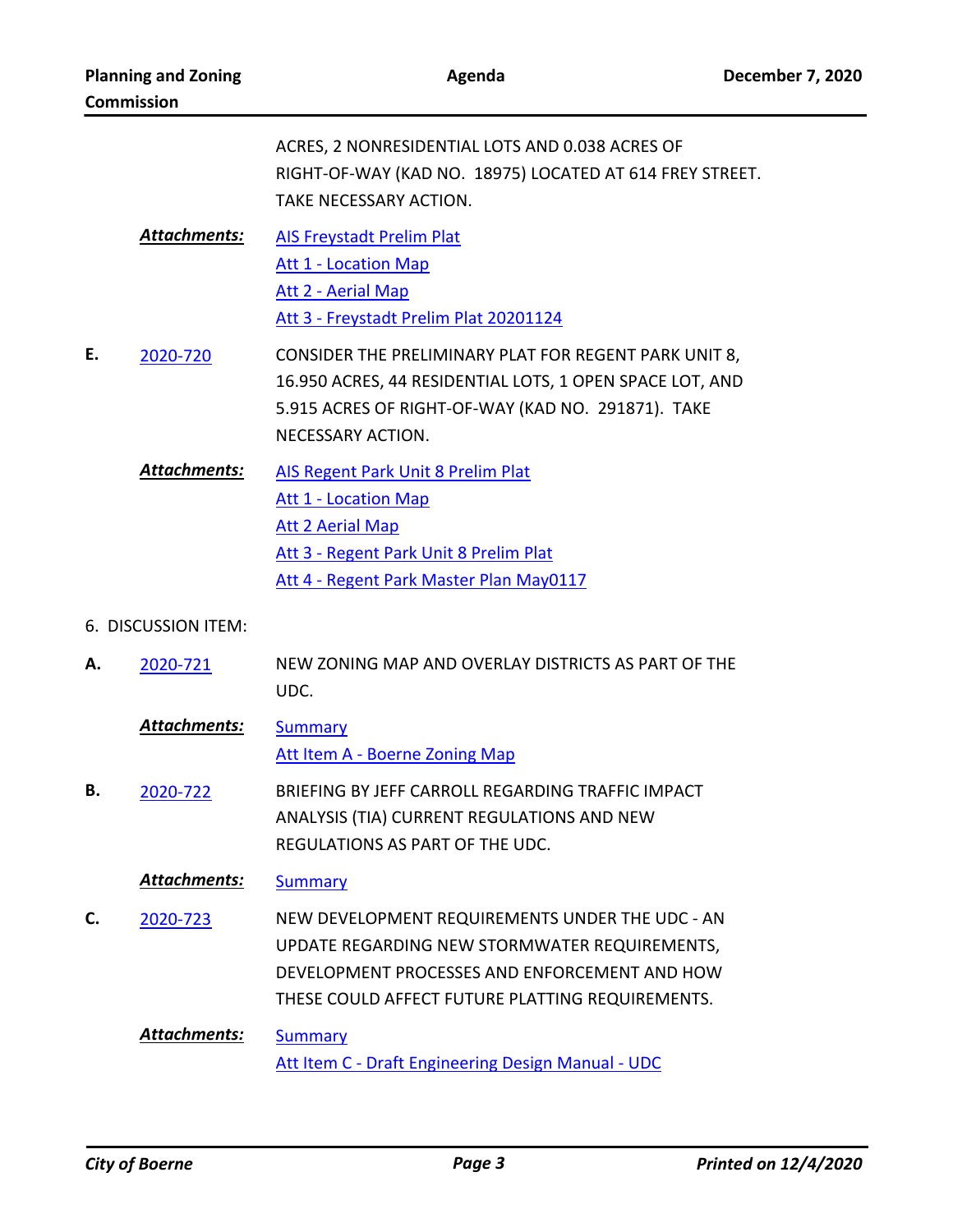7. COMMENTS FROM COMMISSION/LEGAL COUNSEL/STAFF - No discussion or action may take place

8. EXECUTIVE SESSION IN ACCORDANCE WITH THE TEXAS GOVERNMENT CODE: THE PLANNING AND ZONING COMMISSION MAY, AS PERMITTED BY LAW, ADJOURN INTO EXECUTIVE SESSION AT ANY TIME TO DISCUSS ANY MATTER LISTED ABOVE AS AUTHORIZED BY CHAPTER 551 CODE §551.071 (CONSULTATION WITH ATTORNEY)

## 9. ADJOURNMENT

THE CITY OF BOERNE PLANNING AND ZONING COMMISSION RESERVES THE RIGHT TO ADJOURN INTO EXECUTIVE SESSION AT ANY TIME TO DISCUSS ANY OF THE MATTERS LISTED ABOVE, AS AUTHORIZED BY TEXAS GOVERNMENT CODE §551.071 (CONSULTATION WITH ATTORNEY).

s/s Laura Talley

Administrative Officer

\_\_\_\_\_\_\_\_\_\_\_\_\_\_\_\_\_\_\_\_\_\_\_\_\_\_\_\_\_\_\_

\_\_\_\_\_\_\_\_\_\_\_\_\_\_\_\_\_\_\_\_\_\_\_\_\_\_\_\_\_\_\_

### **CERTIFICATION**

**I herby certify that the above notice of meeting was posted on the 4th day of December, 2020 at 5:00 p.m.**

s/s Heather Wood

Secretary

## **NOTICE OF ASSISTANCE AT THE PUBLIC MEETINGS**

**The City Hall Complex is wheelchair accessible. Access to the building and special parking is available at the front entrance of the building. Requests for special services must be received forty-eight (48) hours prior to the meeting time by calling the Planning and Community Development Department at 830-249-9511.**